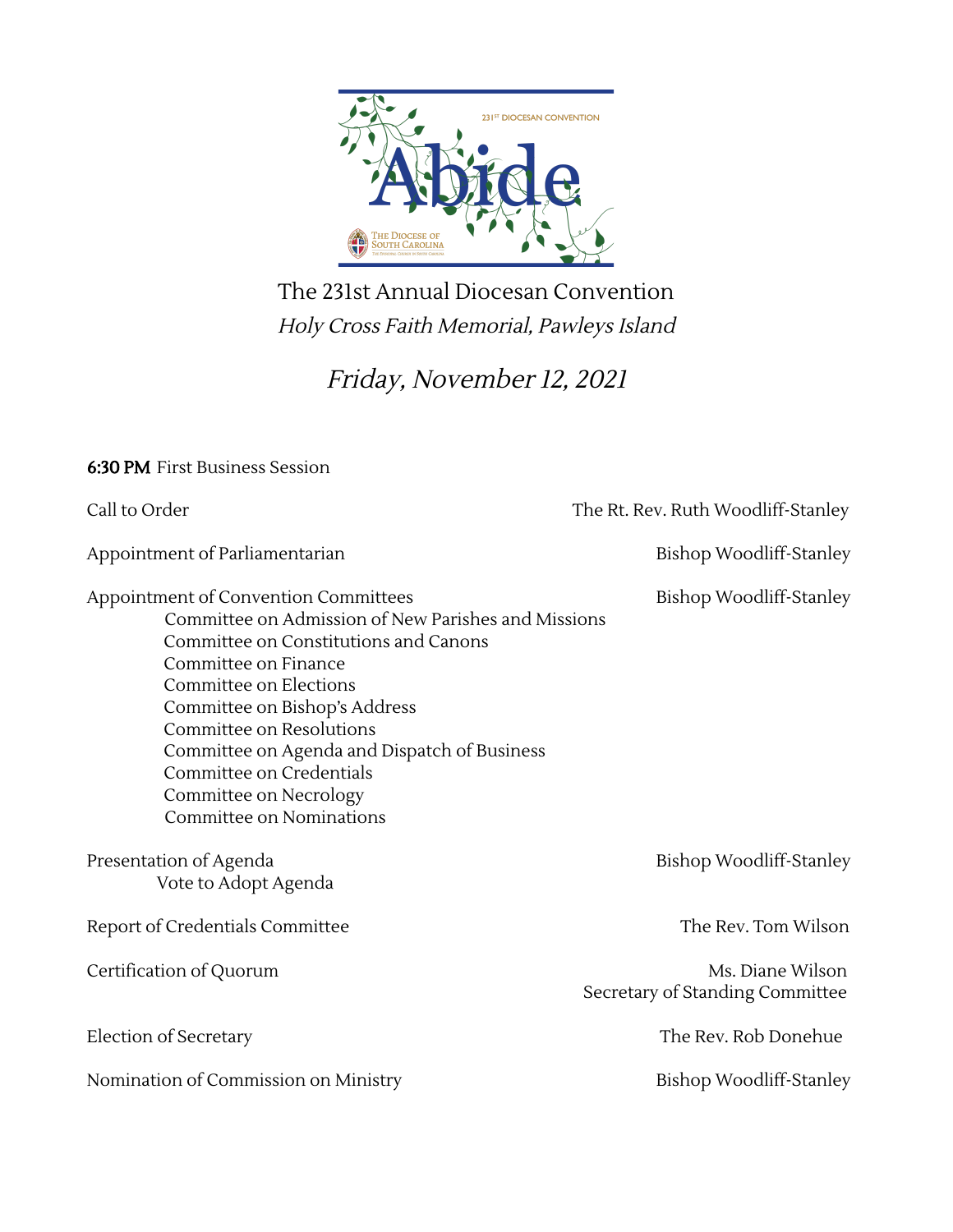Recognition of the Rev. Cn. Callie Walpole Bishop Woodliff-Stanley

Opening Session with small groups

Compline

Dessert Reception

Announcements Ms. Diane Wilson

## Saturday, November 13, <sup>2021</sup> Second Business Session

| Call to Order                                                                                                                                                           | Bishop Woodliff-Stanley  |  |
|-------------------------------------------------------------------------------------------------------------------------------------------------------------------------|--------------------------|--|
| Prayers for the Morning                                                                                                                                                 |                          |  |
| Second Report of Committee on Credentials                                                                                                                               | Mr. Wayne Helmly         |  |
| Recognize New Clergy and Seminarians                                                                                                                                    | Bishop Woodliff-Stanley  |  |
| <b>Bishop Remarks</b>                                                                                                                                                   | Bishop Woodliff-Stanley  |  |
| Report of Strategic Transition Team                                                                                                                                     | The Rev. Denise Trogdon  |  |
| Report of Nominating Committee<br><b>Ballot</b><br>Election of Diocesan Council<br>Election of Standing Committee<br>Election of Trustee of The University of the South | Ms. Deb Harris           |  |
| Report of the Treasurer                                                                                                                                                 | The Rev. Dr. Jim Taylor  |  |
| Presentation and Vote on 2022 Budget                                                                                                                                    | Mr. Josh Bullock         |  |
| First report of the Elections Committee, second ballot (if needed)<br>The Very Rev. Wil Keith                                                                           |                          |  |
| First Report of Committee on Resolutions                                                                                                                                | Mr. Dan Ennis            |  |
| Report of Committee on Constitutions and Canons                                                                                                                         | Ms. Carrington Wingard   |  |
| Report of Committee on New Parishes and Missions                                                                                                                        | Ms. Jean Spedden Goldson |  |